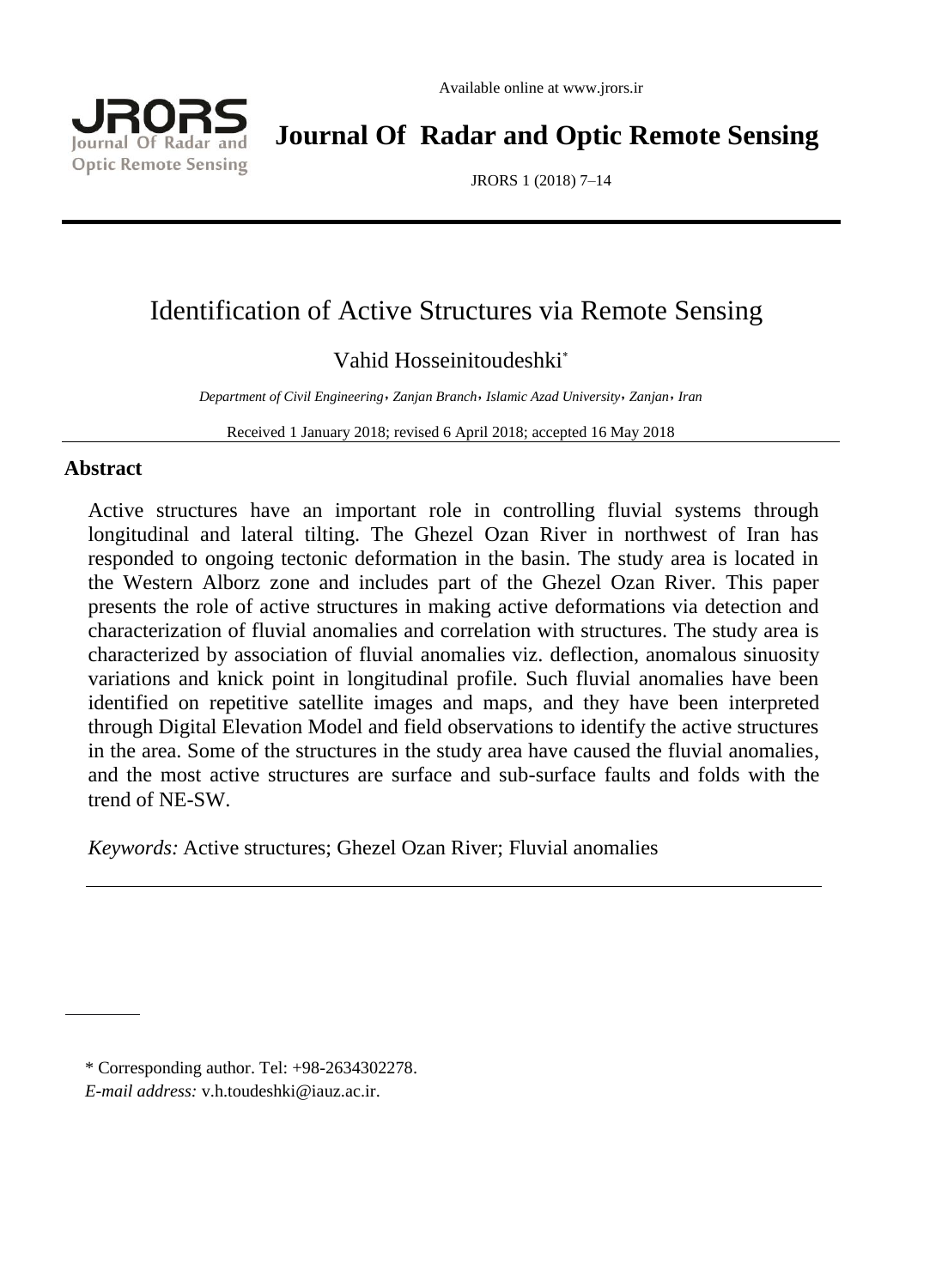## **1. Introduction**

River responses to active tectonics produce geomorphological anomalies manifesting surface deformation in any area. These processes can be responsible for river incision and river diversions. River incision is related to tectonic uplift although other processes such as base-level lowering and climatic variations are also responsible for river incision (Pérez-Peña et al., 2010).

The interactions between tectonic uplift and river erosion are fundamental processes which have contributed to shape landscapes. The geomorphic analyses are useful to investigate the impact of tectonic activity on geomorphic processes and landscape development (Giaconia et al., 2012). Tectonic geomorphology aims to highlight the behavior of active faults and the successive earthquakes that they generate (Ritz et al., 2016). Geomorphic indices are useful indicators for evaluating the impact of active tectonics (Cheng et al., 2016). Geomorphic indices have been used as a tool to identify the region deformed by active faults (Pedrera et al., 2009; Perez-Peña et al., 2010). Mahmood and Gloaguen (2012) have used geomorphic indices to compute the IRAT using GIS at the Hindu Kush, Karakorum, and Himalayas ranges. Sarp and Duzgun (2012) have tested the significance of the morphometric indices in tectonically active Bolu pull-apart basin.

The indicative values of the IRAT are compatible with uplift rates. Gao et al. (2013) have used geomorphic indices such as the hypsometric integral index to evaluate the recent uplift of the northeastern margin of the Tibetan Plateau. Alipoor et al. (2011) recognized active tectonics using geomorphic indices in the High Zagros Belt (SW of Iran). The morphometric analyses for assessing the relative tectonic activity were applied for the Sarvestan area of central Zagros (Iran) (Dehbozorgi et al., 2010). Demoulin et al. (2015) have studied the patterns of Quaternary tectonic movements in the area of the Corinth rift (north Peloponnese, Greece) by fluvial landscape morphometry. Sarp (2014) has analyzed the tectonic and geomorphic history of the Bingol pull-apart basin based on morphometric features. Pirasteh (2018) applied The Light Detection and Ranging (LiDAR) techniques to investigate tectonic geomorphology analysis of the Karun River mobility with high resolution Digital Elevation Models (DEMs). The Karun River responses were investigated by using an integration of LiDAR, geomorphology, and field survey to determine the tectonic geomorphology signatures.

The studies in Iran terrene have shown ongoing convergence and active tectonic in this area (Jackson et al., 2002; Allen et al., 2003; Allen et al., 2004). This paper presents the results of studies from the part of the Ghezel Ozan River basin in northwest of Iran. One of the major unresolved questions is whether the drainage and topographic features of the Ghezel Ozan River are due to the recent Tectonism. The main objective of this paper is to evaluate the drainage basin of the Ghezel Ozan River according to fluvial anomalies from the entrenched section and discuss their implications.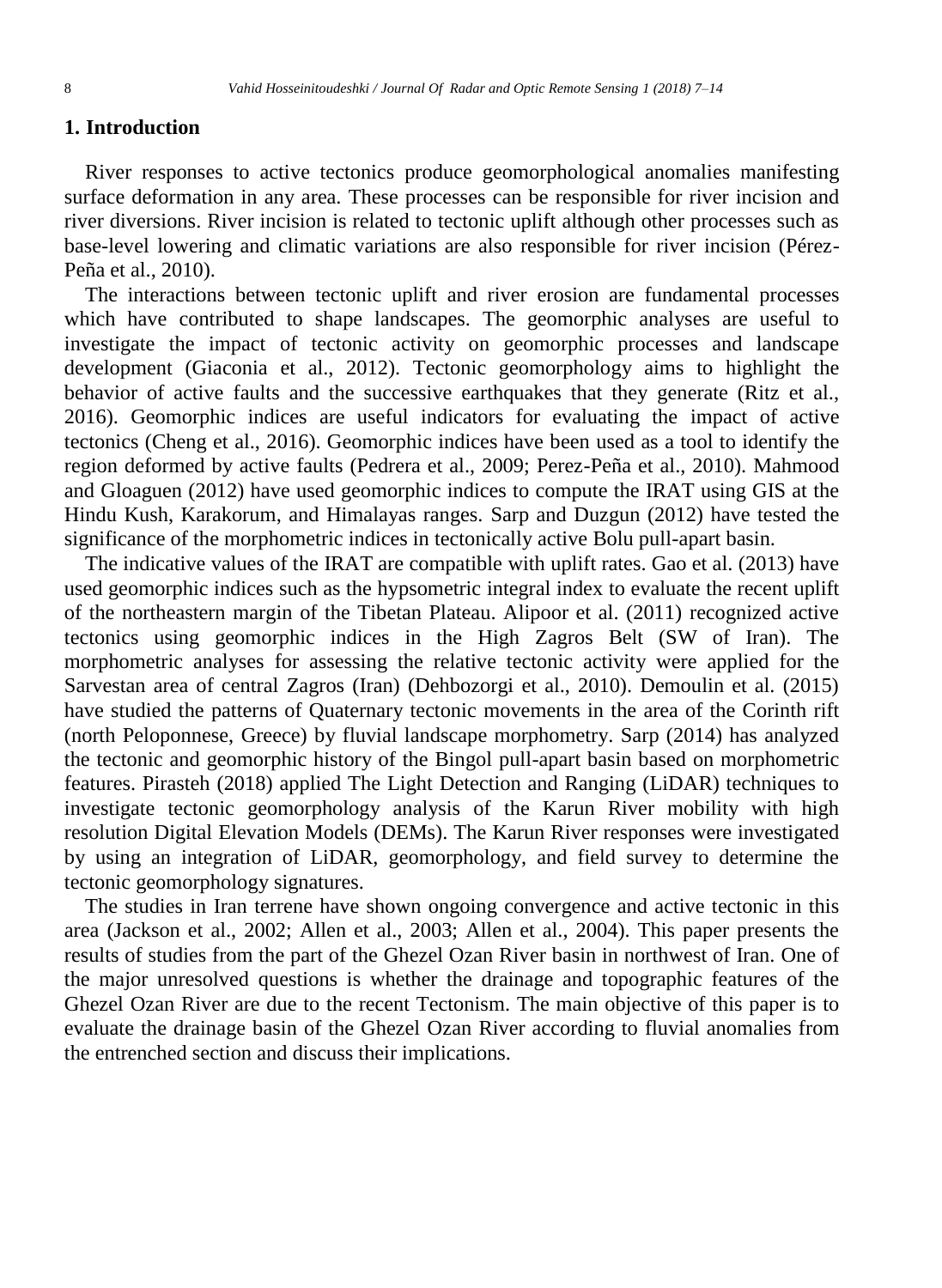There are some surface and subsurface faults and folds in the study area. In this paper, we have attempted to understand the surface deformation pattern along the surface and subsurface faults and folds with the help of geomorphological anomalies and fluvial processes.

The geomorphology provides the situation to identify active and potential hazardous faults. We apply this opportunity through the use of digital elevation models. Our observations demonstrate the potential for using drainage basins as tectonic markers in the quantification of uplift, which may have a wider applicability in other deforming parts of the world.

We propose a general model of fluvial anomalies in the study area in which the detection of these features can lead to the identification of the most active fault segments in the Ghezel Ozan River region. Such an approach can help better constrain faults activity in long-term deformation. Such configuration is likely to occur in many datasets worldwide where fluvial anomalies are controlled by fault zones.

## **2. Regional setting**

The study area is located in the Western Alborz zone (Fig. 1) and includes the part of the Ghezel Ozan River with trend of NW-SE. Volcano-sedimentary rocks of Eocene Karaj tuff comprise most of the outcrops in the area. The Western Alborz zone deforms actively due to the north–south Arabia–Eurasia convergence, and westward motion of the adjacent South Caspian relative to Iran. This zone deforms by strain partitioning of oblique shortening onto range-parallel left-lateral strike-slip and thrust faults (Allen et al., 2003) and forms a composite orogenic belt, suffering shortening and uplift during Tertiary (Alavi, 1996). There are indications of recent uplift in the western Alborz in the form of incised river terraces and coastal marine terraces (Berberian, 1983).

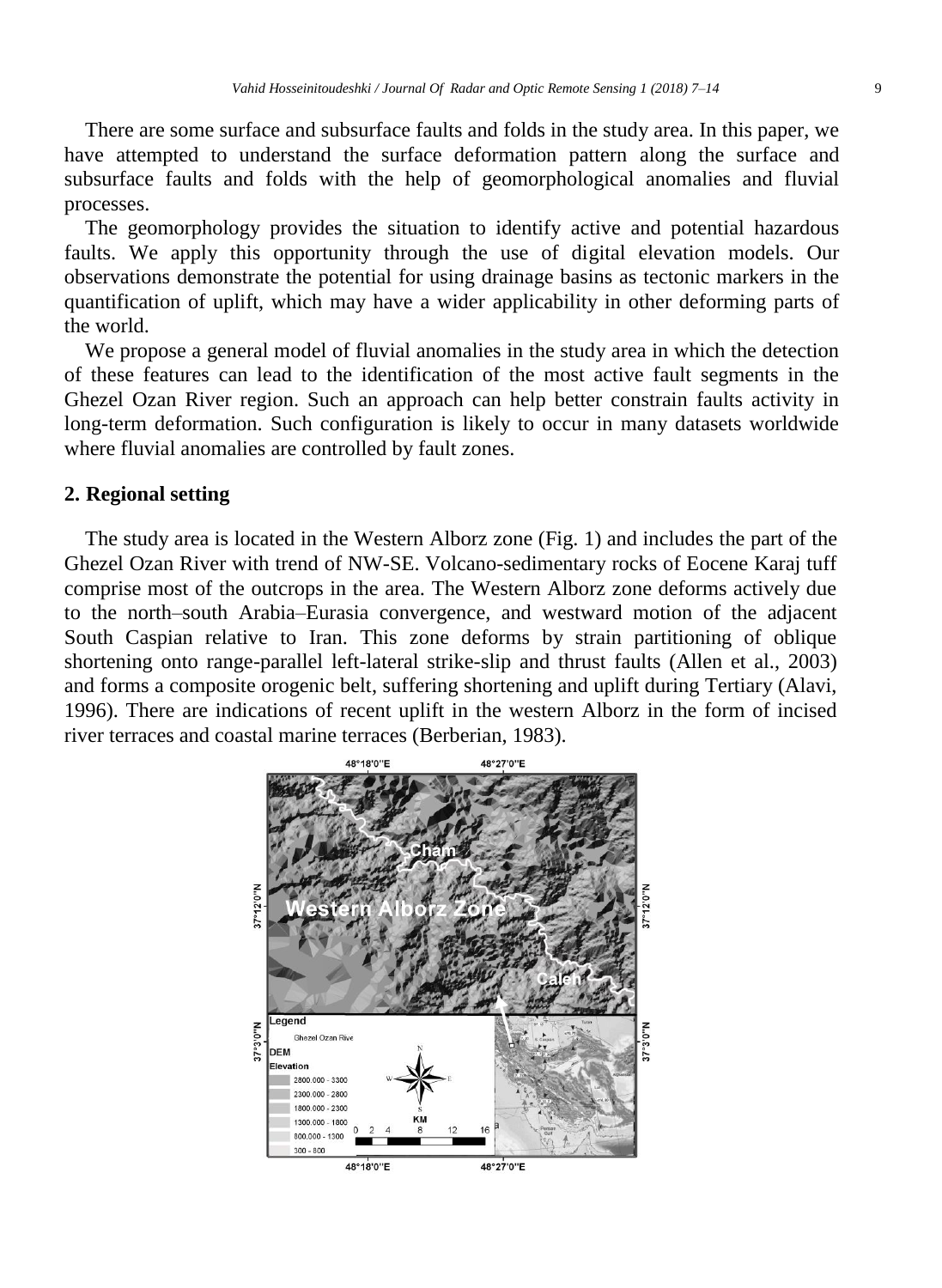#### **Fig 1.** DEM of the study area (USGS/SRTM data) illustrating the Western Alborz structural zone in NW Iran.

#### **3. Materials and methods**

In this study, we used topographic maps at the scale of 1: 25,000, geological maps at scale of 1:100000, aeromagnetic maps at scale of 1:250000 and satellite images. Also, we have used 10-m grid cell DEM. Its projection was the UTM zone 39 N. The DEM was derived from the contour lines of the 1: 25,000 topographic maps provided by Iranian Survey Organization (ISO) with 10-m contour intervals. In order to evaluate the qualitative and quantitative data for such drainage anomalies, a geographic information system (GIS) was used to manage the digital elevation model (DEM).

In order to identify the role of structures in creating the fluvial anomalies, the following works were accomplished:

1- The geomorphic anomalies along the length of Ghezel Ozan River were recognized by use of Landsat ETM images with resolution of 28.5 m and by subsequent field verification.

2- The DEM were derived from the contour lines of the 1: 25,000 topographic maps provided by Iranian Survey Organization (ISO) with 10-m contour intervals. The DEM was employed for the preparation of longitudinal profiles of the Ghezel Ozan River.

3- This channel profiles provided data on river profile irregularities (knick points) that may be associated to active tectonics.

4- The whole surface structures (faults and folds) were extracted from geologic maps at scale 1:100,000 provided by the Geological Survey of Iran (GSI).

5-The whole magnetic lineaments were extracted from aeromagnetic maps at scale 1:250,000 provided by the GSI.

6- The fluvial anomalies created by surface structures, such as abnormal sinuosity and compressed meanders, were omitted and only the geomorphic anomalies related to magnetic lineaments were considered.

7- In this way, the surface and sub-surface active faults and folds in the Ghezel Ozan River basin have been recognized.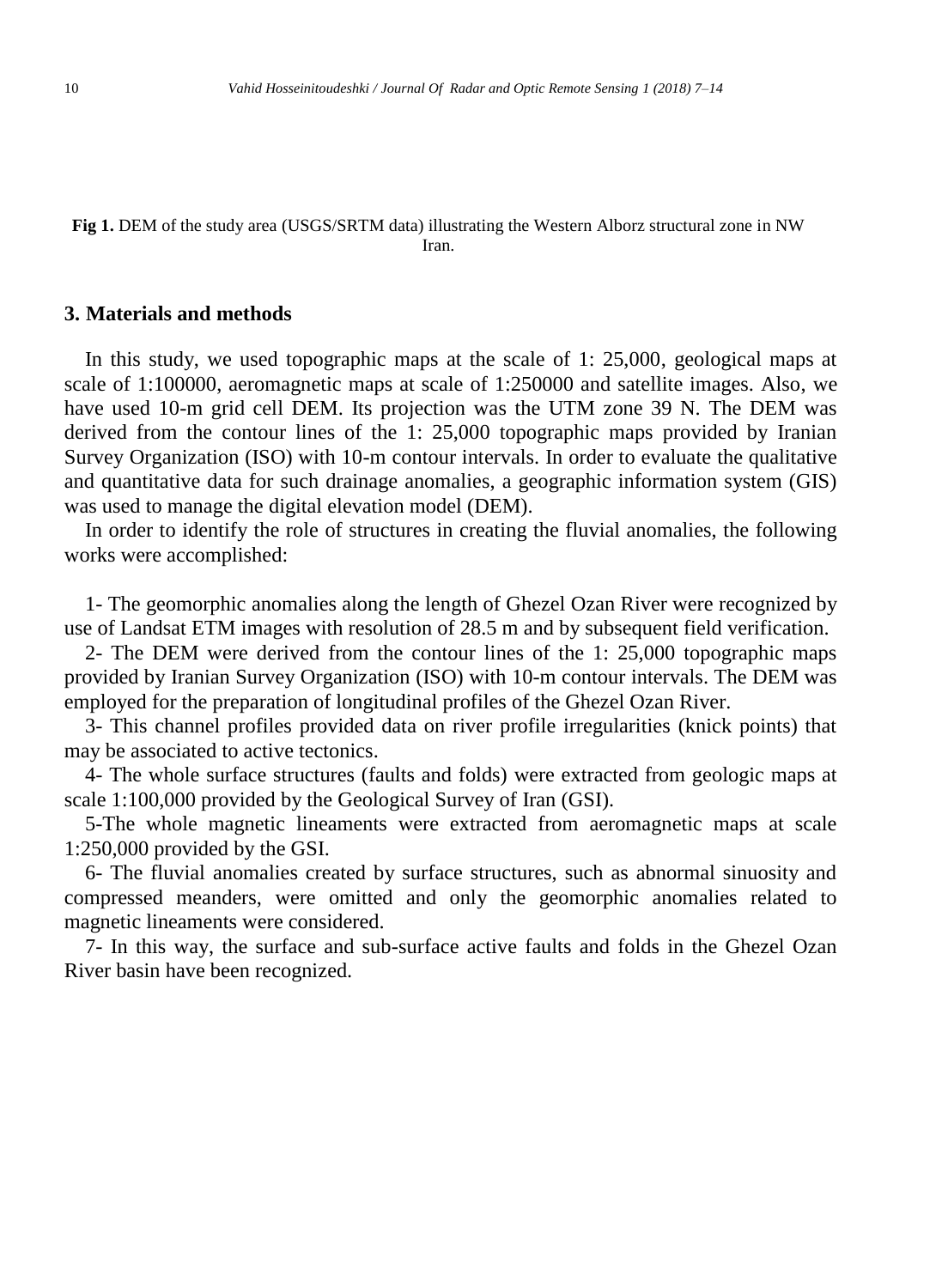## **4. Results**

The Ghezel Ozan River in the study area flows toward the southeast, and the length of the river in this section is 51 kilometer (Fig. 2). The geomorphic anomalies and tectonic structures in the area are shown in Fig. 3.



**Fig 2.** Annotated Landsat image depicting the situation of the Ghezel Ozan River and the key geographical regions of the study area.



**Fig 3.** Structural map illustrating the role of structures in creation of fluvial anomalies in the study area. Abbreviations in this map are as follows: H.S., High Sinuosity; L.S., Low Sinuosity.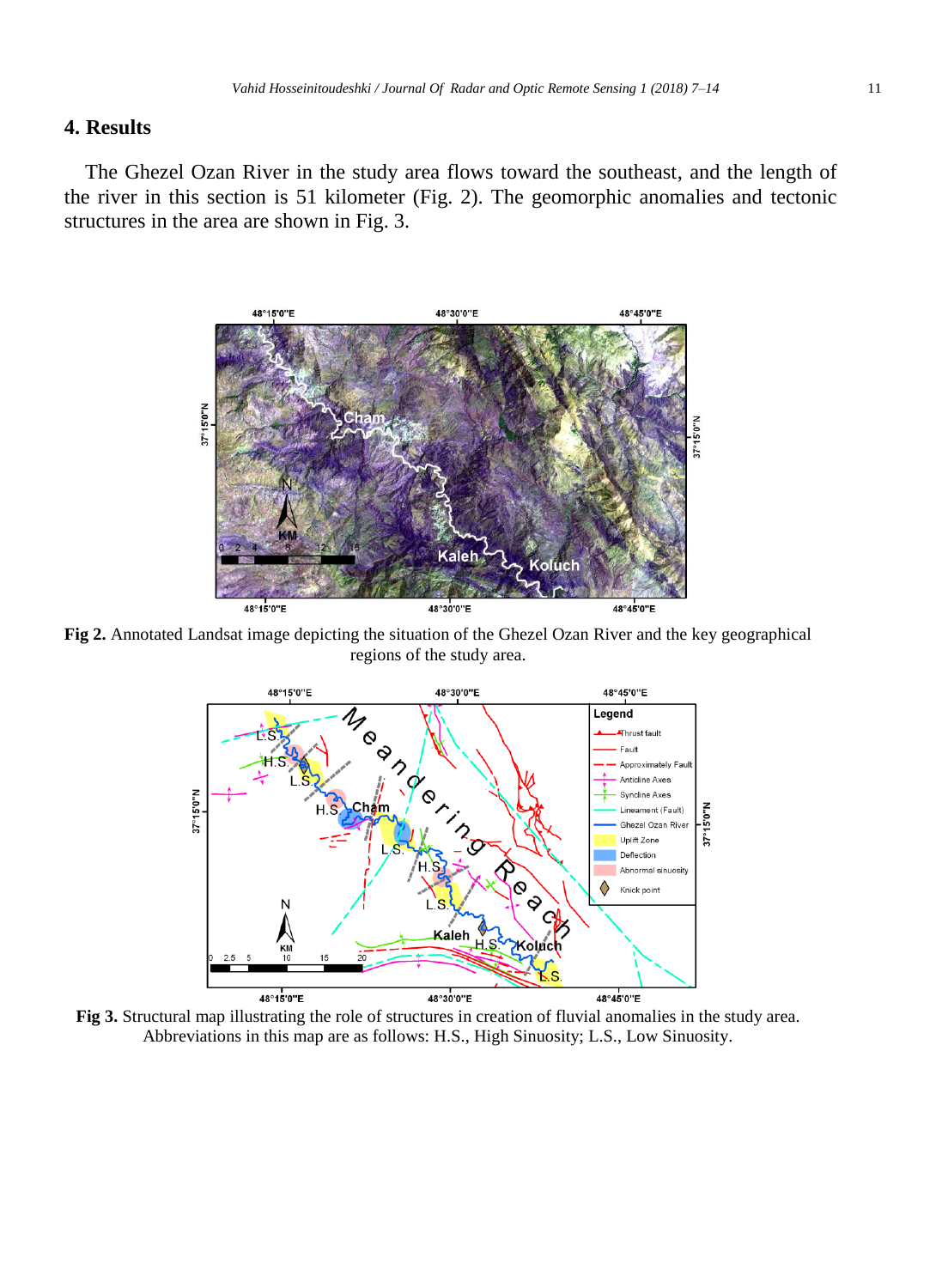The intense and sudden deflection in the river course, the abnormal changes in the river sinuosity and knick points on the longitudinal profile of the river are recognized in the area. Deflection of the river course and abnormal changes in the river sinuosity are identified on the satellite images and approved through field observations. The knick points are specified on the longitudinal profile of the river that has been obtained from digital elevation model (DEM).

Some of the magnetic lineaments in the Ghezel Ozan River basin have caused the geomorphic anomalies along the river length. The lineaments with trend of NE - SW have created fluvial anomalies such as variations of channel pattern of the river and deflection of the river course (Fig. 3) and could be identified as active subsurface structures.

Several of the faults and folds with trend of NE - SW have created fluvial anomalies such as deflection of the river course and changes in the river sinuosity (Fig. 3) and could be identified as active surface structures. None of the knick points coincide to the lineaments or faults and folds. Therefore, it is concluded that the knick points are created by other factors such as variations of lithology.

The alluvial Rivers in Himalayan basin shows similar morphological features in the uplift zone. Active tectonics in Hindu Kush has greatly influenced the drainage system and geomorphic expressions. The average of the seven measured geomorphic indices was used to evaluate the distribution of relative tectonic activity in the study area. Landsat imagery and field observations evidence the presence of active tectonics, based on the deflected streams, deformed landforms and active mountain fronts (Mahmood and Gloaguen, 2012).

### **5. Conclusion**

This study aims to understand the different effects of tectonism on fluvial network and to interpret the tectonic deformations using described and analysed systematic anomalies in the drainage basin of the Ghezel Ozan River. The survey of the impacts of the structures on the rivers can detect a deformation pattern of the area in the surface and sub-surface faults and folds. River response to active tectonics depends upon the trend of the faults, folds and lineaments with respect to river flow. In the study area, some of the structures cut across the river channel and affect the fluvial process. The differential movements along the structures have produced longitudinal tilting in the area.

One of the most important tectonic problems in fluvial basins is the recognition of surficial deformation patterns, which are mostly produced by the performance of active faults and folds in the sub-surface. In many cases, these structures are located beneath a thick sedimentary cover and a direct study of them is not possible. Therefore, using fluvial anomalies, one can recognize regional surface deformation patterns related to sub-surface faults and folds.

The Arabia-Eurasia collision deforms the study area, making it as one of the regions of convergent deformation on the earth. The ongoing convergence was caused both by uplift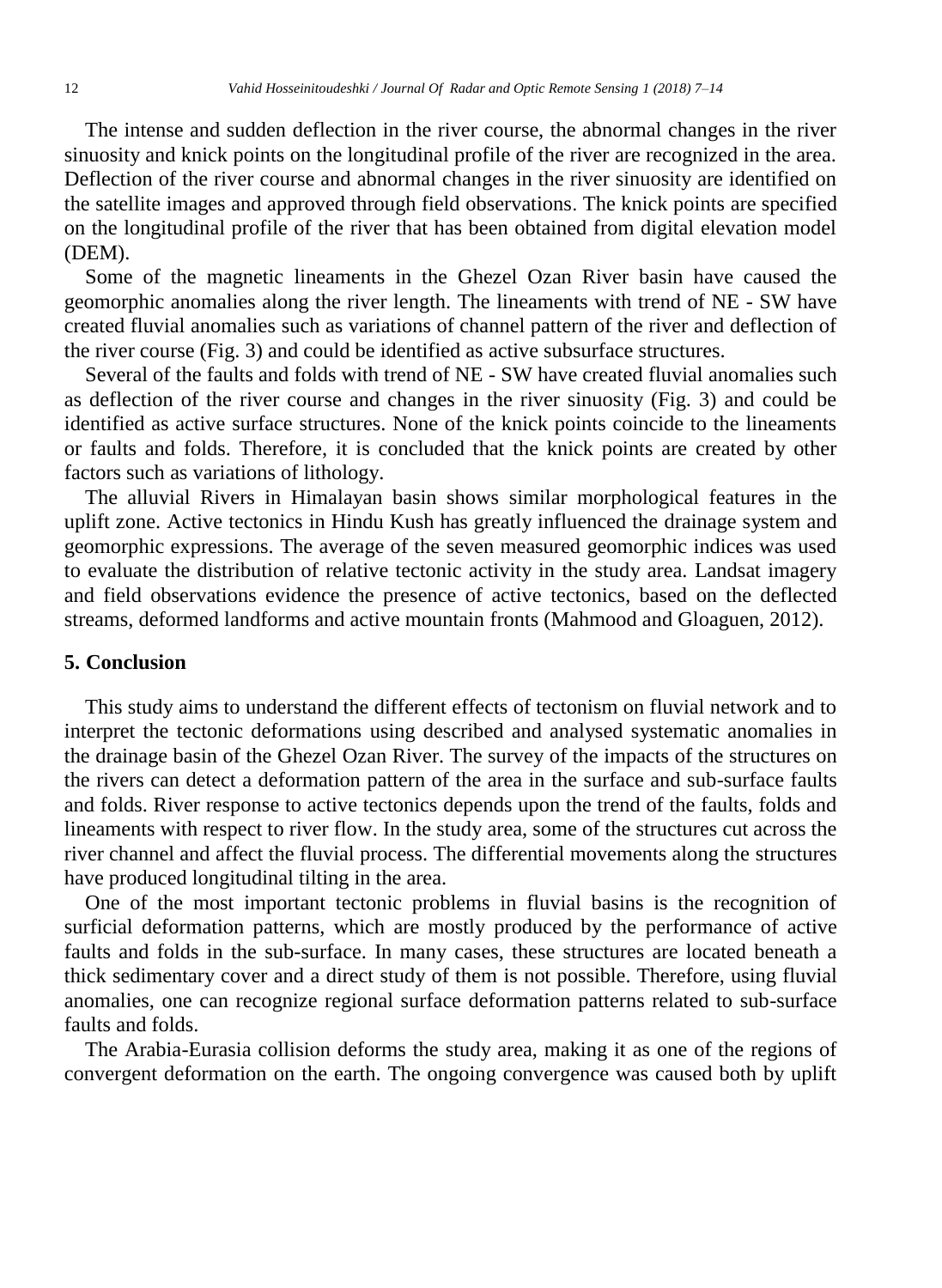and reactivation of basement faults in the area. Active incise of river channel occurred due to the created uplift and incised river terraces. The reactivation of basement faults initiates the development of fault lineaments on the sedimentary cover that were recognized on the aeromagnetic maps. These concealed structures have caused the above-mentioned geomorphic anomalies in the Ghezel Ozan River basin.

Regarding the effective structures in the creation of fluvial anomalies, it is specified that structures with the trend of NE-SW are the most active structures in the study area. The dominance of structures with the trend of NE-SW in this area (Western Alborz zone) is due to the westward movement of the Caspian Basin, which causes the oblique left lateral compression of the Western Alborz as a result of the reactivation of deep-seated transverse basement faults. The high tectonic activity in the study area is in agreement with the seismicity of region, for example the Rudbar earthquake of June 20, 1990 ( $\text{MS} = 7.7$ ,  $\text{MW} =$ 7.3,  $mb = 6.4$ ) that occurred in the vicinity of this area.

#### **Acknowledgements**

The author would like to thank the referees for their comments and recommendations.

## **References**

- Alavi, M. (1996). Tectonostratigraphic synthesis and structural style of the Alborz mountain system in northern Iran. Journal of Geodynamics, 21(1), 1–33.
- Alipoor, R., Poorkermani, M., Zare, M., & El Hamdouni, R. (2011). Active tectonic assessment around Rudbar Lorestan dam site, High Zagros Belt (SW of Iran). Geomorphology, 128(1-2), 1–14.
- Allen, M.B., Ghasemi, M.R., Shahrabi, M., & Qorashi, M. (2003). Accommodation of late Cenozoic oblique shortening in the Alborz range, northern Iran. Journal of structural geology, 25(5), 659-672.
- Allen, M., Jackson, J., & Walker, R. (2004). Late Cenozoic reorganization of the Arabia-Eurasia collision and the comparison of short-term and long-term deformation rates. Tectonics, 23(2). doi: 10.1029/2003 TC001530.
- Berberian, M. (1983). The southern Caspian: a compressional depression floored by a trapped, modified oceanic crust. Canadian Journal of Earth Sciences, 20(2), 163–183.
- Cheng, W., Wang, N., Zhao, M., & Zhao, S. (2016). Relative tectonics and debris flow hazards in the Beijing mountain area from DEM-derived geomorphic indices and drainage analysis. Geomorphology, 257, 134–142.
- Dehbozorgi, M., Pourkermani, M., Arian, M., Matkan, A. A., Motamedi, H., & Hosseiniasl, A. (2010). Quantitative analysis of relative tectonic activity in the Sarvestan area, central Zagros, Iran. Geomorphology, 121(3-4), 329–341.